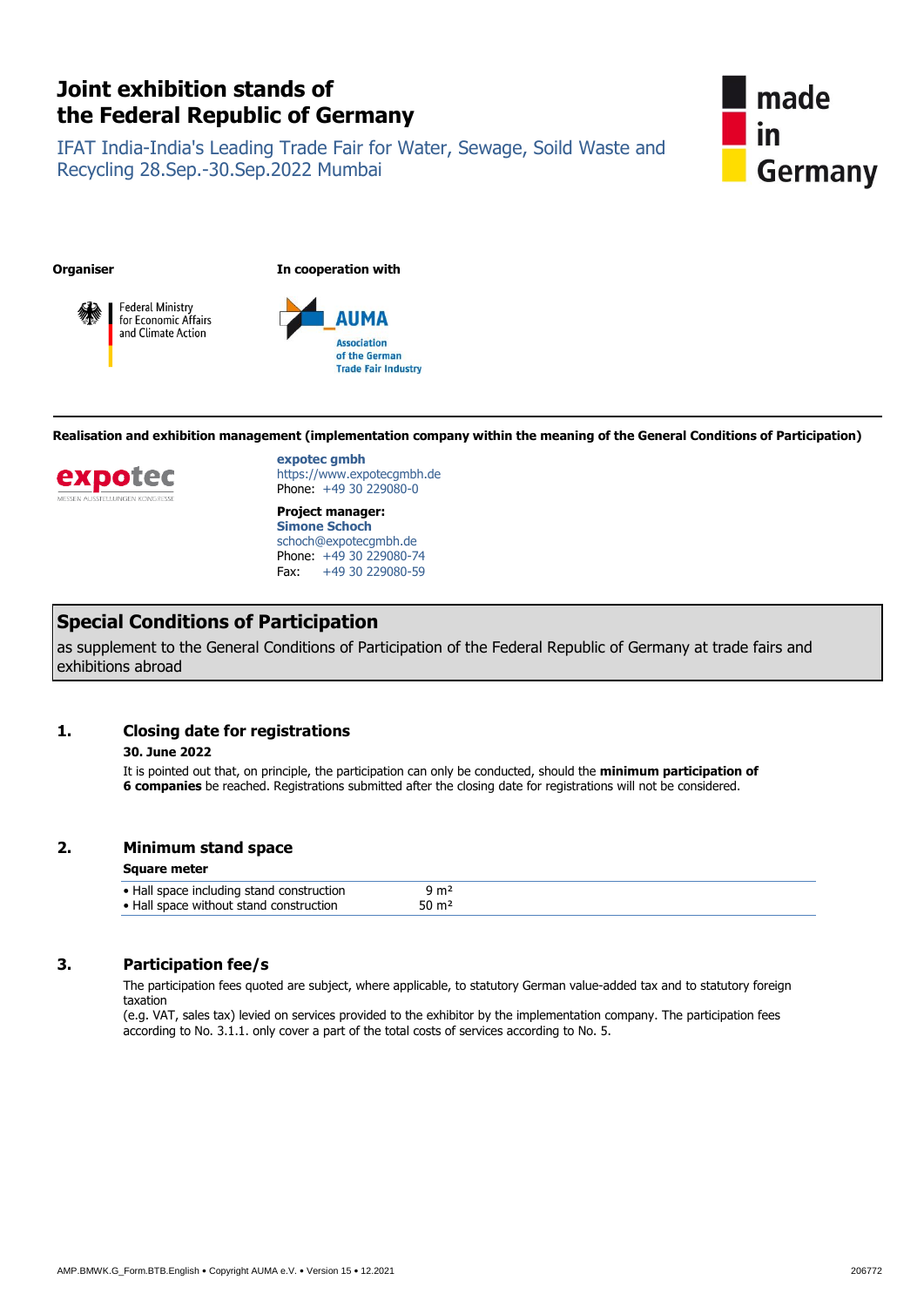## **Joint exhibition stands of the Federal Republic of Germany - 2 -**

#### **3.1. Square meter**

- **3.1.1.** Participation fee/s for companies taking part in this official participation of the Federal Ministry for Economic Affairs and Climate Action in **2022** up to and including the **4th time:**
	- **EURO 160/m²** in the hall including stand construction up to 100 m²
	- **EURO 150/m²** in the hall without stand construction up to 100 m²
- **3.1.2.** Participation fee/s for companies taking part in this official participation of the Federal Ministry for Economic Affairs and Climate Action in **2022** for the **5th time or more:**
	- not applicable
- **3.1.3.** Participation fee/s for stand space exceeding 100 m² in the hall as well as for exhibitors, that cannot sign the attached declaration regarding double-funding respectively participation of the public sector (public authorities or public companies):
	- **EURO 480/m²** in the hall including stand construction
	- **EURO 275/m²** in the hall without stand construction

## **3.1.4. Sub-Exhibitor**

A fixed amount of **500,00 Euro** is charged for each sub-exhibitor at the joint exhibition

**Additional mandatory fee/s for a sub-exhibitor charged by the organizer of the trade fair**  • Sub Exhibitor fee of the organizer: 236,00€ € / sub-exhibitor

## **4. Mandatory Fee/s**

• not applicable

## **5. Services**

The payment of the participation fee/s according to No. 3 includes the following services:

#### **5.1. Company-specific services**

All materials and facilities shall be at the disposal of the exhibitor, on a rental basis, only for the duration of the event, and may in no way be damaged or modified. Damaged or modified components and devices shall be repaired or replaced at the expense of the exhibitor.

#### **5.1.1. Square meter**

#### **5.1.1.1. Hall space including stand construction**

- Provision of stand space in the hall with the stand design bearing "made in Germany". Exhibitors are not allowed to obscure elements of the stand design for the complete duration of the exhibition. Ceiling suspensions are not permitted.
- Uniform stand lettering
- Back and dividing walls
- Furnishings: **1 table, 4 chairs, 1 sideboard (lockable), 1 counter unit (lockable), 1 coat rack, 1 waste paper basket**
- Uniform floor covering on the stand
- General stand lighting
- Electricity: Supply voltage: **220V** 
	- one socket (max. capacity 2 kW; without distribution/switching panel)

NB: Costs for additional electricity supply to the stand (for both light and power current) from the nearest distribution point will be charged to the exhibitor, and will be invoiced on the basis of the kW registered by the exhibitor. Additional light and power current usage have to be paid by the exhibitor.

#### **5.1.1.2. Hall space without stand construction**

- Provision of stand space in the hall for single storey stand constructions, including elements of stand design bearing "made in Germany" designated for stand areas in the hall, supplied by the implementation company. The elements of stand design have to be affixed in a clearly visible position.
- An exhibitor's own stand construction is subject to the construction guidelines of the trade fair organiser and the federal government and must be approved. The exhibitor is obliged to submit his stand construction concept for inspection to the implementation company immediately after the closing date for registrations has passed.